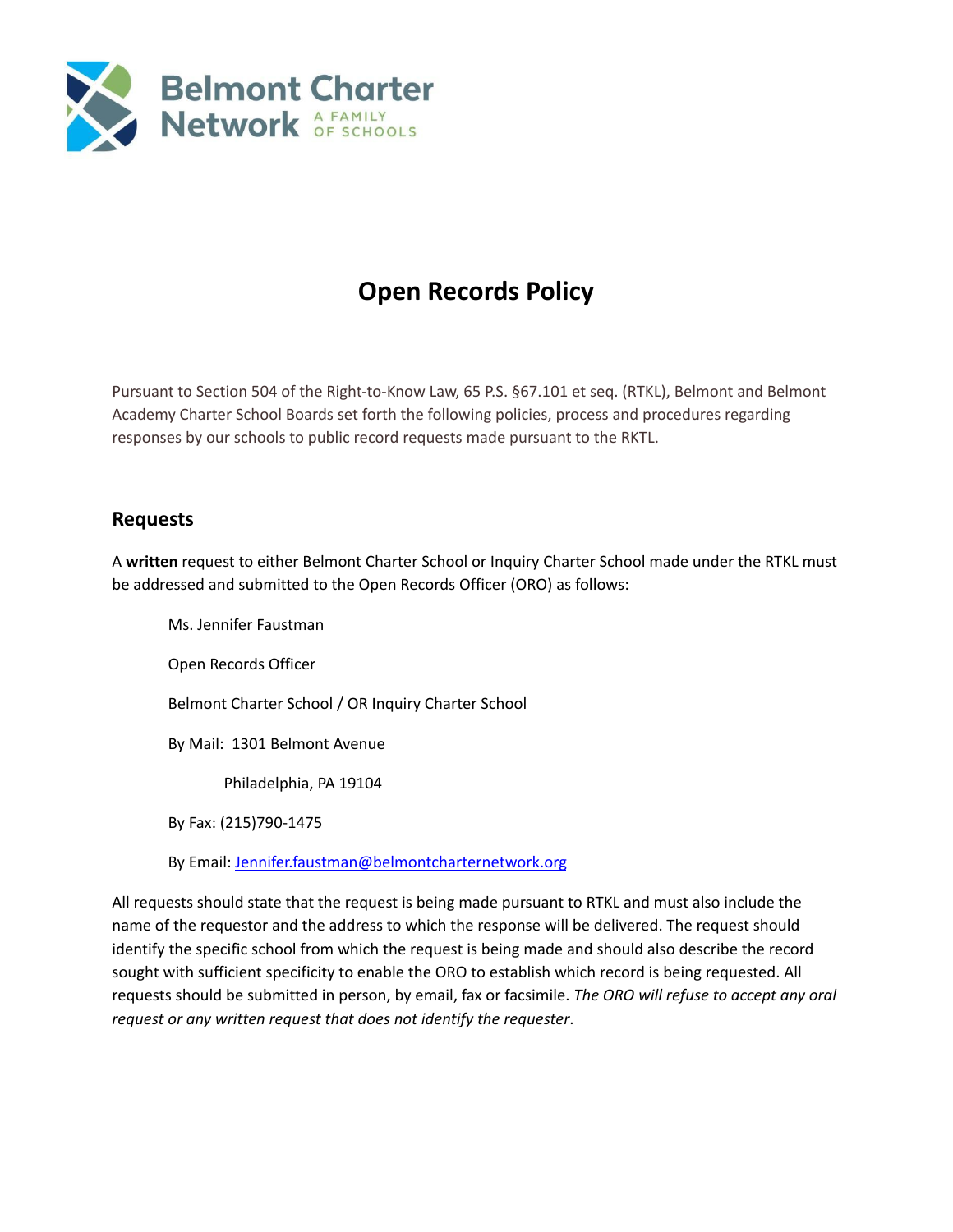If a request is delivered to someone other than the Open Records Officer, it will be forwarded to the ORO promptly. Once the ORO has received the request, a response will be given to the requester within five (5) business days.

### **Reponses**

Upon receipt of a written request, The ORO for Belmont Charter School and Inquiry Charter School will determine if the requested record is a public record. The ORO shall make the schools' public records available for inspection and duplication for any state resident, in accordance with Board policy and procedures, with the exception of any record exempted by state or federal law. Additionally, the Board will not grant public access to any record that would constitute an invasion of an individual's privacy.

The following are the possible responses to requests:

- 1. Granted
- 2. Denied
- 3. Granted in part and denied in part
- 4. Interim Response

#### **Granted Requests**

If a request is granted and the requester would like to see the record in-person, the ORO will provide the requester with access to the offices of Belmont Charter School or Inquiry Charter School by appointment only between the hours of 9:00am and 5:00pm Monday thru Friday on regular school days.

If the requester wants a copy of a public record via email, fax, or mail, the ORO will provide the copy in the requested medium.

Please note that if written copies are requested there is a Board approved fee of \$.25 per page to copy a *document. Check or money orders will need to be made in advance of the copies being received*.

Upon the requester completing the review of requested records and/or receiving requested copies, the Requester will be required to sign a form stating that their request has been granted.

#### **Denied or Denied in Part Requests**

Should a request be either denied in whole or in part, the ORO will issue a final written response that will include a description of the requested record and an explanation that will set forth the specific reasons for the denial. The requester will also receive the procedures on how to appeal the response, if desired.

#### **Interim Response**

Certain conditions may require the ORO to need more time in order to respond to a records request. In this case the ORO will give the requester written notice that additional time is required. This response is